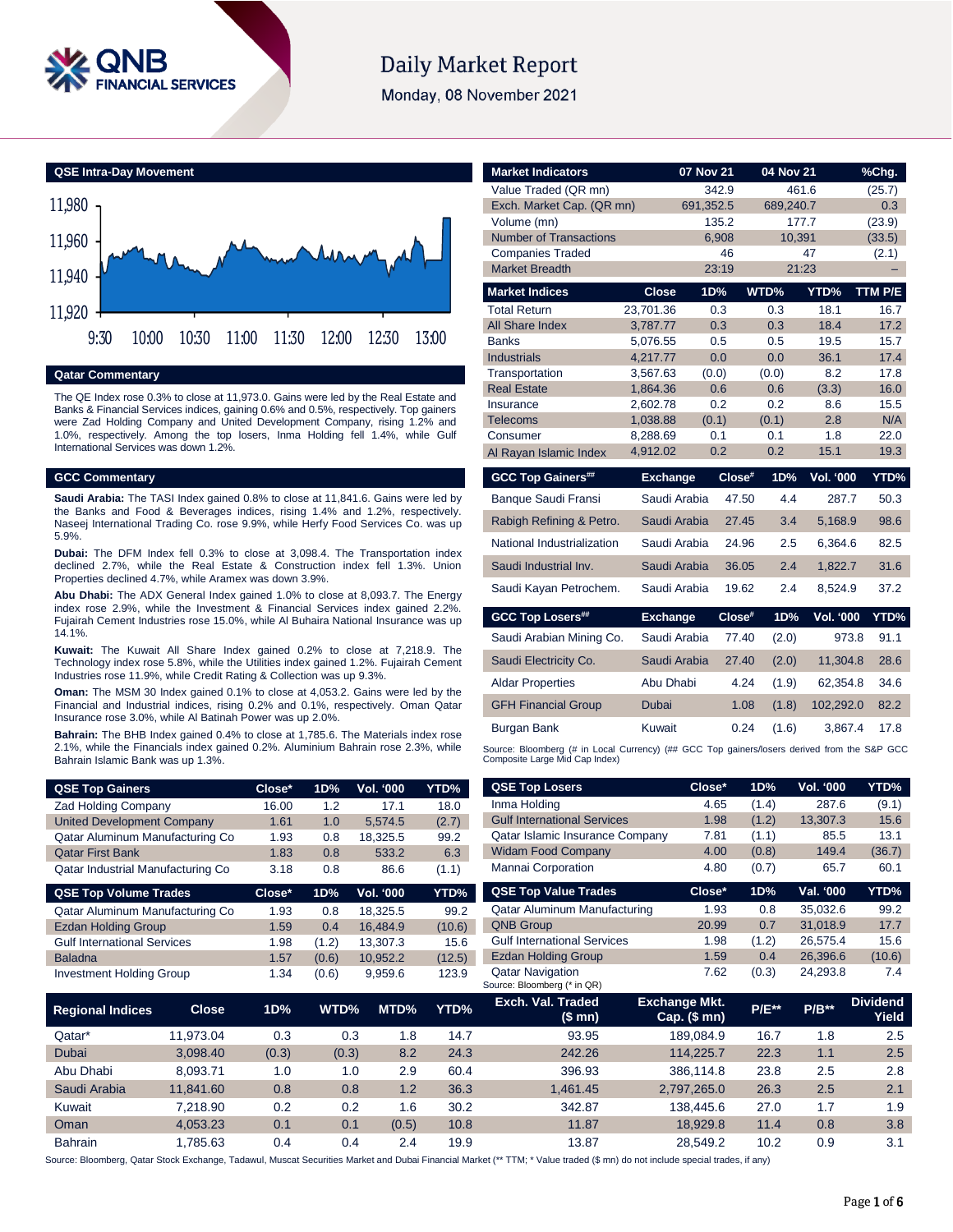### **Qatar Market Commentary**

- The QE Index rose 0.3% to close at 11,973.0. The Real Estate and Banks & Financial Services indices led the gains. The index rose on the back of buying support from GCC, Arab and foreign shareholders despite selling pressure from Qatari shareholders.
- Zad Holding Company and United Development Company were the top gainers, rising 1.2% and 1.0%, respectively. Among the top losers, Inma Holding fell 1.4%, while Gulf International Services was down 1.2%.
- Volume of shares traded on Sunday fell by 23.9% to 135.2mn from 177.7mn on Thursday. Further, as compared to the 30-day moving average of 205.7mn, volume for the day was 34.3% lower. Qatar Aluminum Manufacturing Co. and Ezdan Holding Group were the most active stocks, contributing 13.6% and 12.2% to the total volume, respectively.

| <b>Overall Activity</b>        | Buy $\%^*$ | Sell %* | Net (QR)         |
|--------------------------------|------------|---------|------------------|
| Qatari Individuals             | 45.03%     | 55.14%  | (34,677,401.6)   |
| <b>Qatari Institutions</b>     | 21.85%     | 28.40%  | (22, 456, 521.6) |
| Qatari                         | 66.88%     | 83.54%  | (57, 133, 923.2) |
| <b>GCC Individuals</b>         | 0.42%      | 0.79%   | (1,246,488.7)    |
| <b>GCC</b> Institutions        | 1.52%      | 1.08%   | 1,517,990.5      |
| <b>GCC</b>                     | 1.95%      | 1.87%   | 271,501.8        |
| Arab Individuals               | 11.80%     | 9.80%   | 6,839,078.2      |
| <b>Arab Institutions</b>       | $0.00\%$   | 0.01%   | (29,200.0)       |
| Arab                           | 11.80%     | 9.81%   | 6,809,878.2      |
| <b>Foreigners Individuals</b>  | 2.80%      | 2.39%   | 1,404,170.1      |
| <b>Foreigners Institutions</b> | 16.58%     | 2.39%   | 48,648,373.1     |
| <b>Foreigners</b>              | 19.38%     | 4.78%   | 50,052,543.3     |

Source: Qatar Stock Exchange (\*as a % of traded value)

# **Earnings Releases and Global Economic Data**

#### **Earnings Releases**

| Company                                                                | <b>Market</b>  | <b>Currency</b> | Revenue (mn)<br>3Q2021 | % Change<br>YoY          | <b>Operating Profit</b><br>(mn) 3Q2021 | % Change<br>YoY | <b>Net Profit</b><br>(mn) 3Q2021 | % Change<br>YoY |
|------------------------------------------------------------------------|----------------|-----------------|------------------------|--------------------------|----------------------------------------|-----------------|----------------------------------|-----------------|
| The Mediterranean and Gulf Insurance<br>and Reinsurance Co.            | Saudi Arabia   | <b>SR</b>       | 378.2                  | $-10.4%$                 |                                        |                 | (31.3)                           | N/A             |
| Chubb Arabia Cooperative Insurance<br>Co.                              | Saudi Arabia   | <b>SR</b>       | 42.9                   | 6.0%                     |                                        |                 | 2.2                              | $-80.3%$        |
| Aseer Trading, Tourism &<br>Manufacturing Co.                          | Saudi Arabia   | <b>SR</b>       | 411.2                  | 0.0%                     | (4.2)                                  | N/A             | (26.6)                           | N/A             |
| <b>Gulf General Cooperative Insurance</b><br>Co.                       | Saudi Arabia   | <b>SR</b>       | 54.9                   | $-15.0%$                 |                                        |                 | (14.4)                           | N/A             |
| <b>Fitaihi Holding Group</b>                                           | Saudi Arabia   | <b>SR</b>       | 17.3                   | $-68.9%$                 | 4.4                                    | $-90.1%$        | 6,924.5                          | 18,093.2%       |
| Al-Omran Industrial Trading Co.                                        | Saudi Arabia   | <b>SR</b>       | 32.6                   | 41.5%                    | 2.6                                    | $-7.5%$         | 1.6                              | $-15.2%$        |
| Malath Cooperative Insurance Co.                                       | Saudi Arabia   | <b>SR</b>       | 285.0                  | 85.5%                    | -                                      | -               | (34.5)                           | N/A             |
| AXA Cooperative Insurance Co.                                          | Saudi Arabia   | <b>SR</b>       | 361.4                  | $-7.2%$                  | -                                      | -               | 38.7                             | $-36.3%$        |
| Batic Investments And Logistics Co.                                    | Saudi Arabia   | <b>SR</b>       | 112.4                  | $-41.1%$                 | 669.7                                  | 3,073.4%        | 258.0                            | 2,715.5%        |
| Saudi Electricity Co.                                                  | Saudi Arabia   | <b>SR</b>       | 22,037.0               | 7.4%                     | 7,990.0                                | 137.2%          | 7,380.0                          | 235.3%          |
| Abdulmohsen Alhokair Group for<br>Tourism and Development              | Saudi Arabia   | <b>SR</b>       | 191.0                  | 68.7%                    | (14.0)                                 | N/A             | (109.3)                          | N/A             |
| Al Jouf Agricultural Development Co.                                   | Saudi Arabia   | <b>SR</b>       | 99.8                   | 103.5%                   | 5.4                                    | N/A             | 3.3                              | $-56.6%$        |
| Middle East Healthcare Co.                                             | Saudi Arabia   | <b>SR</b>       | 498.7                  | 1.3%                     | 23.3                                   | $-44.7%$        | 14.4                             | $-58.9%$        |
| United International Transportation Co.                                | Saudi Arabia   | <b>SR</b>       | 255.0                  | 12.0%                    | 59.8                                   | 41.1%           | 56.8                             | 40.3%           |
| Saudi Reinsurance Co.                                                  | Saudi Arabia   | <b>SR</b>       | 159.2                  | $-20.0%$                 | $\overline{\phantom{0}}$               |                 | 6.8                              | $-48.1%$        |
| Saudi Pharmaceutical Industries and<br><b>Medical Appliances Corp.</b> | Saudi Arabia   | <b>SR</b>       | 312.0                  | $-16.3%$                 | 18.3                                   | $-72.7%$        | 6.4                              | $-89.8%$        |
| <b>Waha Capital</b>                                                    | Abu Dhabi      | <b>AED</b>      |                        | $\overline{\phantom{0}}$ | 155.0                                  | $-29.9%$        | 32.0                             | $-62.8%$        |
| <b>Fujairah Building Industries</b>                                    | Abu Dhabi      | <b>AED</b>      | 42.2                   | $-7.6%$                  | 5.6                                    | $-34.0%$        | 4.9                              | $-39.1%$        |
| Umm Al Qaiwain General Investment<br>Co.                               | Abu Dhabi      | <b>AED</b>      | 2.7                    | 72.3%                    |                                        |                 | 15.8                             | 121.0%          |
| Bahrain & Kuwait Insurance Company                                     | <b>Bahrain</b> | <b>BHD</b>      | 18.1                   | $-0.4%$                  |                                        |                 | 0.8                              | 4.5%            |

Source: Company data, DFM, ADX, MSM, TASI, BHB.

#### **Global Economic Data**

| Date <sup></sup> | <b>Market</b> | Source                               | <b>Indicator</b>   | Period | Actual   | <b>Consensus</b> | <b>Previous</b> |
|------------------|---------------|--------------------------------------|--------------------|--------|----------|------------------|-----------------|
| $07-1$           | China         | National Bureau of Statistics        | Trade Balance      | Oct    | \$84.54b | \$64.03b         | \$66,76b        |
| $07 - 11$        | China         | <b>National Bureau of Statistics</b> | <b>Exports YoY</b> | Oct    | 27.10%   | 22.80%           | 28.10%          |
| $07-1$           | China         | <b>National Bureau of Statistics</b> | Imports YoY        | Oct    | 20.60%   | 26.20%           | 17.60%          |

Source: Bloomberg (s.a. = seasonally adjusted; n.s.a. = non-seasonally adjusted; w.d.a. = working day adjusted)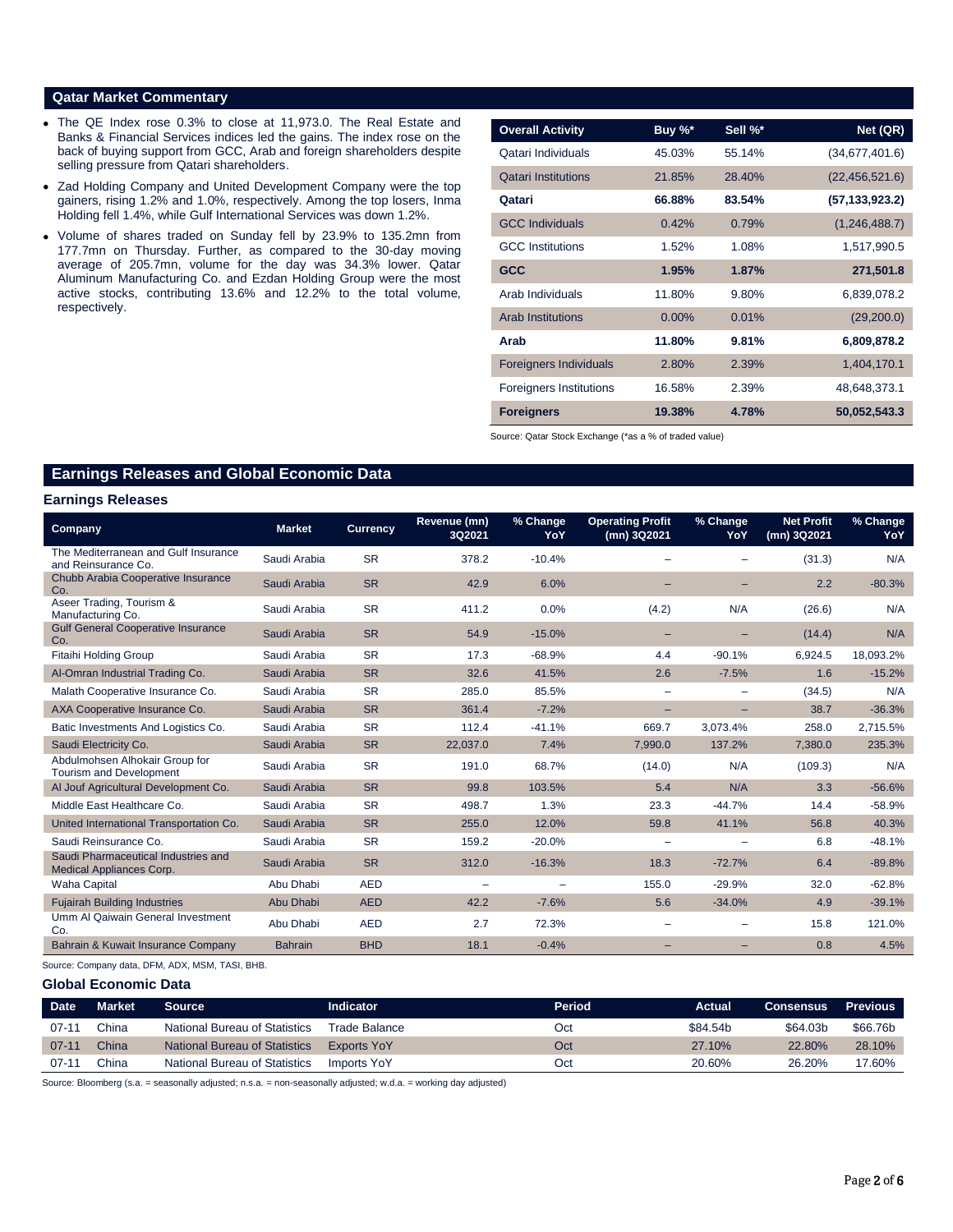# **News**

## **Qatar**

- **SIIS signs an agreement –** Salam International (SIIS) has signed agreement for a Joint Collaboration in the field of complementary aluminum industries between the subsidiary company Metacoat and Qatar Aluminum Extrusion Company (Qalex). The Agreement was signed on behalf of the subsidiary of Salam International, by the CEO, Mr. Abdul Salam Issa Abu Issa, and on behalf of Qatar Aluminum Extrusion Company, Mr. Abdul Rahman Al Ansari, The Chairman. It's worthy to mention that Salam International is one of the founders and main shareholders in the Qatar Aluminum Extrusion Company. (QSE)
- **IQCD implementing 'world-class' Greenhouse Gas accounting and reporting program –** Market heavyweight Industries Qatar (IQCD) is implementing a world-class Greenhouse Gas (GHG) accounting and reporting (A&R) program in line with the QatarEnergy approved procedure for GHG emissions. "We have major in-progress initiatives to reduce environmental impacts, which include projects such as Near Zero Liquid Discharge/Zero Liquid Discharge (NZLD/ZLD) programs to recycle process wastewaters," said HE Saad bin Sherida Al-Kaabi, IQCD Chairman and Managing director, in its first sustainability report. The group, which did not record any fatalities or lost time injuries among employees and contractors and maintained reliable and safe operations in 2020, is optimistic about its approach and ability to respond to stakeholders' needs, as it embraces innovation and approach towards operational excellence, while remaining focused on long-term aspirations and leveraging its global supply chain strengths, operational efficiencies and capital preservation strategies. Emphasizing on efficient energy usage, the sustainability report said the group recognizes the importance of reducing energy consumption to minimize the environmental impacts as well as increase company's operational efficiency. The group uses natural gas as a primary energy source in its operations producing steel, fertilizers and petrochemical products (constituting 96% of the total energy consumption by the group), which is cleaner and more environmentally friendly than the other method of generating energy. (Gulf-Times.com)
- **Al Maadeed first Qatari to list his company on NYSE –** Alkuri Global Acquisition Corp, a publicly-traded special purpose acquisition company founded by a Qatari Sultan Al-Maadeed, has listed its newly acquired Babylon Holdings Limited in the New York Stock Exchange. This makes Al-Maadeed the first Qatari and Gulf national to establish an American company to be listed on the American stock exchange. The Babylon Holdings Limited has been listed under the ticker symbol 'BBLN'. The listing of Babylon, which provides clinical consultations and artificial-intelligence interactions, comes in the wake of rapid progress across its business segments, making it one of the fastest growing digital health companies going public this year. "Babylon is one of the most exciting stories in healthcare and technology, and we're pleased to help them on what we believe will be a truly difference-making path as a public company," said Alkuri Chief Executive Rich Williams. (Gulf-Times.com)
- **Qatar Orders Six Gas Ships From South Korea to Boost Exports –** Qatar has ordered six liquefied natural gas ships from South Korea as it pushes ahead with a multi-billion dollar project to boost production of the fuel. The world's biggest LNG exporter is buying four vessels from Daewoo Shipbuilding & Marine Engineering and two from Samsung Heavy Industries, state producer Qatar Energy said Sunday. They're the first batch of orders under a \$19bn deal signed between Qatar and Korean shipbuilders last year. Daewoo, Hyundai Heavy Industries Co. and Samsung were selected to build more than

100 LNG vessels for Qatar by 2027. The Persian Gulf state is spending around \$30bn to increase LNG output by 50% by then. Qatar also ordered four LNG tankers worth more than \$760mn from China in October as it looks to expand its fleet. LNG is seen as an important substitute for dirtier fuels such as oil and coal and prices have soared in Europe and Japan in recent months. Qatar Energy's forecasts for global LNG demand are more bullish than those of some analysts. It expects demand to continue to grow until 2050, underscoring its investment. The International Energy Agency expects global gas demand to peak in the mid-2020s as consumers shift away from fossil fuels. (Bloomberg)

- **Qatar has no plans to impose income tax, says GTA president –** Qatar currently does not have plans to impose tax on income, General Tax Authority (GTA) President Ahmed bin Issa Al Mohannadi has said. The value-added tax (VAT), which is set to be introduced in the future, is still under legislation but Qatar has no reservations in rolling out the regime, Mohannadi told Al-Sharq, asserting that the country was still part of a framework signed in 2017 by the GCC nations for the implementation of VAT. While Saudi Arabia and the UAE have launched VAT, other member nations, including Qatar, have pushed timelines several times. However, the country applies a corporate income tax of 10% through the Income Tax Law No 24 of 2018 on the earnings of companies with certain exceptions. As per this law, the profits of companies that are wholly owned by Gulf Cooperation Council (GCC) nationals, and the share of corporate profits attributable to GCC nationals who are resident in Qatar, will remain exempt from tax. Besides, the Law No. 25 of 2018 provides for the introduction of a "selective tax" (excise tax) on certain health-damaging goods, including a 100% tax on tobacco and its derivatives and energy drinks, and a 50% tax on sugary drinks. Mohannadi said Qatar collected QR1.2bn in selective taxes in 2019, highlighting the importance of tax in diversifying the revenue sources of the country. The objective of the selective tax is to reduce consumption of unhealthy goods, which reduces the burden on the health sector in the country, he said. A study is currently underway to expand the scope of the selective tax on unhealthy foods. Taxes are a major income for most countries around the world, especially the developed ones, and they have achieved sustainable economic growth despite the presence of tax rates higher than those in Qatar, Mohannadi said. Taxes in Qatar are among the lowest in the world, he said, adding that they were kept that way to encourage investments. (Qatar Tribune)
- **FocusEconomics: Higher GDP growth seen in Qatar on gas sector investments, FIFA World Cup visitor arrivals in 2022 –** Driven by gas sector investments and huge visitor arrivals as part of FIFA World Cup, Qatar may see higher GDP growth rate next year, researcher FocusEconomics said in a report. FocusEconomics panelists see a 4% rise in GDP in 2022, which is up 0.1 percentage points from last month's forecast, and 2.4% growth in 2023. FocusEconomics estimates the country's GDP to total \$217bn in 2026 from \$172bn this year, \$182bn (2022), \$186bn (2023), \$196bn (2024) and \$206bn (2025). Qatar's GDP per capita, FocusEconomics said will total \$62,914 this year, \$65,235 (2022), \$65,313 (2023), \$67,319 (2024), \$69,644 (2025) and \$71,856 (2026). The economy rebounded in YoY terms in the second quarter (2Q), spearheaded by a solid expansion in the non-energy sector, "although the result was flattered by a base effect and energy sector growth was mild." Turning to the third quarter (3Q), FocusEconomics said the economic picture is "mixed". The non-energy PMI averaged markedly higher relative to 2Q thanks to the rollback of Covid-19 restrictions. However, energy output was down in annual terms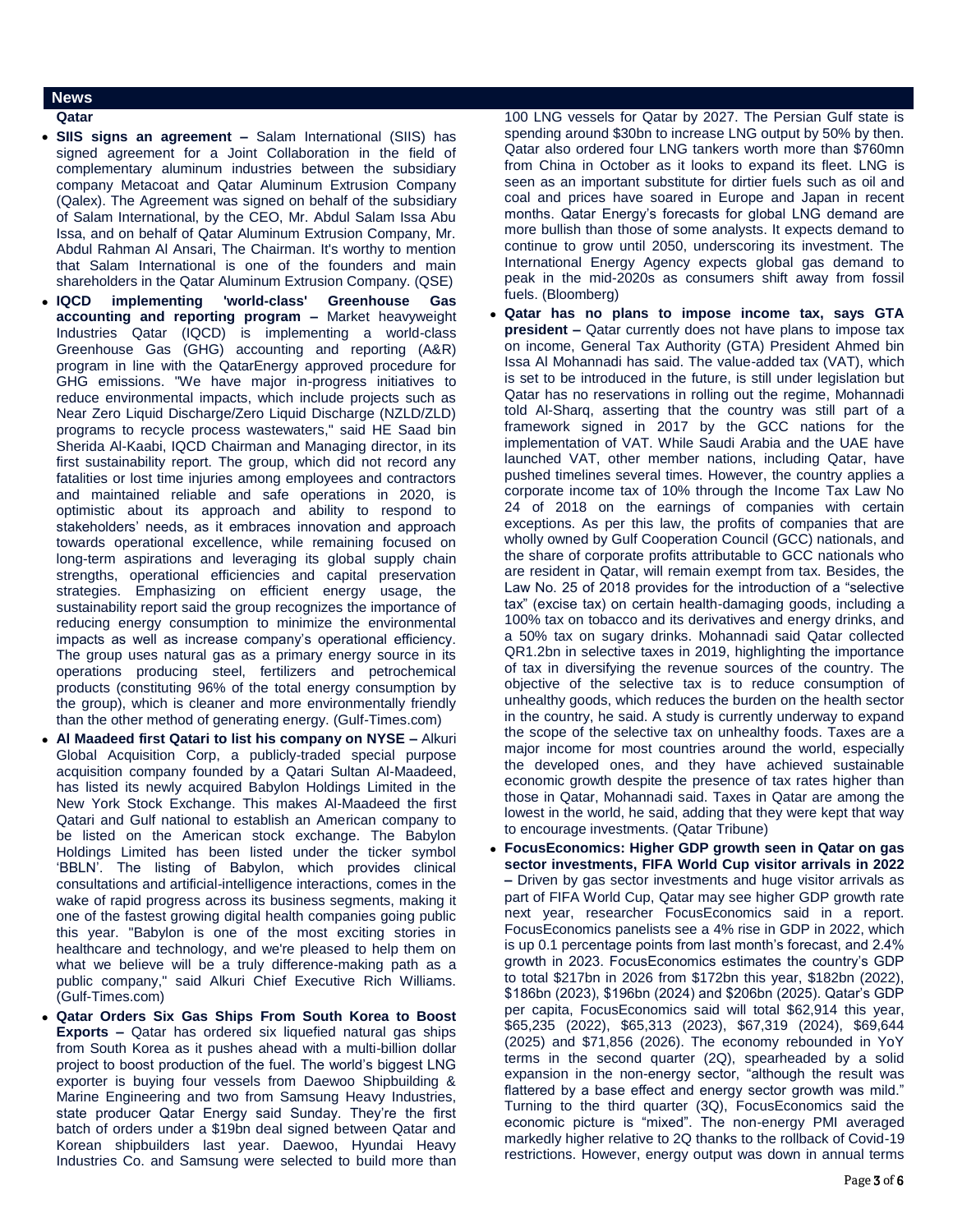in July and August, FocusEconomics said. Moving to the fourth quarter, the government implemented the final phase of its lockdown easing plan in early October, which involved loosening capacity restrictions on public venues and should be supporting services activity in the period. On Qatar Energy recently signing a 15-year LNG supply deal with a Chinese firm, FocusEconomics noted, "This is one of a number of long-term supply agreements inked this year, which should provide greater stability to the energy sector ahead." According to FocusEconomics, Qatar's current account balance (as a percentage of the GDP) would scale up to 8.4 in 2026 from 6.2 this year. Fiscal balance (as a percentage of the GDP) has been estimated to be 4.5 this year and 5.4 in 2026. (Gulf-Times.com)

- **Secure business environment makes Qatar preferred destination for companies –** The secure business and economic environment in Qatar has boosted investors' confidence and has turned the nation into a preferred destination for companies. Technology is key to fueling economic development and increasing workforce competitiveness and transitioning to a non-risk economy, discussed panelists during a session of Tech Talks held by Qatar Financial Centre (QFC). During the discussion, the panelists gave insights about the latest developments in Qatar's local and digital work-force landscape and implications for Qatar's labor market. They also shared an overview of Qatar's emerging market ecosystem and explored ways to further develop the tech talent in the country in light of the accelerated digital transformation. (Peninsula Qatar)
- **LNG TENDER: Pakistan Buys Cargo for Late-November at \$30 From Qatar –** Pakistan LNG purchased a cargo a for November 26-27 delivery from Qatar Petroleum at \$30.65/mmbtu, according to traders with knowledge of the tender. Pakistan was forced to buy the cargo after term suppliers canceled deliveries for November. The cargo is the costliest spot shipment the South Asian nation has ever purchased. Pakistan hasn't yet awarded a second cargo for November 19-20 delivery that it was seeking via the same tender that closed November 5. (Bloomberg)
- **QFZA, Google Cloud host 'Qatar Leaders Connect at Google Next '21' –** Qatar Free Zones Authority (QFZA) and Google Cloud co-hosted "Qatar Leaders Connect at Google Next '21". The event highlighted the latest technologies, new research, and developments to enhance the digital business transformation and applications of the Cloud. (Gulf-Times.com) **International**
- **UK's Truss to visit southeast Asia to boost economic and security ties –** British Foreign Secretary Liz Truss will travel to Malaysia on Sunday as part of a week-long visit to southeast Asia aimed at deepening economic and security ties in the region, her office said. Truss will also visit Thailand and Indonesia, chosen to reflect their "growing economic and diplomatic heft", as post-Brexit Britain looks to strengthen relations with nations and regions beyond Europe. "I want to position Britain where the future growth is and to think about who our major partners will be in 2050 and beyond," Truss said in a statement. "Southeast Asia will be the engine of the global economy and I want Britain to be part of that, upgrading our economic and security relations with the region to reflect its growing importance." The Foreign Office said Truss would look to build closer ties on infrastructure investment into the region. She will meet with the leaders and foreign ministers in Malaysia and Thailand, with topics for discussion including defense cooperation and trade, as well as deeper digital and tech investment and security collaboration. Truss will also hold talks on foreign policy issues such as Myanmar and Afghanistan with

her Indonesian counterpart, and seek closer ties on counterterrorism and cyber security. (Reuters)

- **Kyodo: Japan economic stimulus seen topping \$265bn, require new debt –** Japan is considering an economic stimulus package worth more than 30tn Yen (\$265bn) aimed at easing the pain from the COVID-19 pandemic, a plan that would require issuing new debt, Kyodo news reported. Part of the spending will come from funds carried over from last year's budget, Kyodo reported late on Sunday. A government panel tasked with drawing up a blueprint for Prime Minister Fumio Kishida's socalled new style of capitalism is expected to issue proposals on Monday that will lay the backbone of the planned stimulus package. Kishida has promised to compile a large-scale stimulus package this month, and the government is aiming for it to be passed by parliament by the end of this year. Kishida has, however, stopped short of specifying the exact size of the spending and the amount of additional debt. The Yomiuri newspaper reported last week spending of roughly 2tn Yen on cash payments to households with children - or 100,000 Yen per child - as part of the stimulus plan. The government was seeking to include other measures in the stimulus package aimed at supporting consumption, which has taken a heavy hit from the coronavirus pandemic. Some economists are now hoping a recovery in service-sector spending after the pandemic will support the world's third-largest economy in the coming months, as a persistent global supply shortage pressures output and exports. (Reuters)
- **China's October trade surplus with the US at \$40.75bn –** China's trade surplus with the US was \$40.75bn in October, Reuters calculations based on customs data showed on Sunday, down from \$42bn in September. For the first ten months of the year, the surplus was \$320.67bn. Earlier in October, US Trade Representative Katherine Tai pledged to exclude some Chinese imports from tariffs while pressing Beijing over its failure to keep some promises made in a "Phase 1" trade deal made under the Trump administration. (Reuters)
- **China's crude oil imports in Oct fall to lowest in three years –** China's crude oil imports plunged in October to the lowest since September 2018, as large state-owned refiners withheld purchases because of rising prices while independent refiners were restrained by limited quotas to import. The world's biggest crude oil importer brought in 37.8mn tons last month, data from the General Administration of Customs showed on Sunday, equivalent to 8.9mn barrels per day (bpd). That is down from 9.99mn bpd in September and 10.02mn bpd in the same period last year. Over the January-October period, crude arrivals totaled 425.06mn tons, or 10.21mn bpd, down 7.2% YoY, the customs data showed. Crude imports were down on a monthly basis for a second month and the decline has occurred amid a 62% jump in crude oil prices this year as economies open globally from COVID-19 pandemic restrictions, spurring fuel demand. Beijing's crackdown on illicit trading in crude oil quotas and import allowances for independent oil refiners also weighed on purchases. (Reuters)

**Regional**

 **OPEC+ and Saudis will stay cautious on oil output, says Vitol –** Saudi Arabia's larger-than-expected rise in oil prices is a signal it will continue resisting US pressure to pump faster, according to Vitol Group. Saudi Aramco hiked December prices for customers in Asia, the US and Europe on Friday, a day after OPEC+ stuck to its plan to boost output only at a gradual pace. The state producer's MoM increase in the official selling price, or OSP, for its main Asian grade was the third-largest this century, according to data compiled by Bloomberg. "They are unlikely to change stance," Mike Muller, the head of Asia for Vitol, the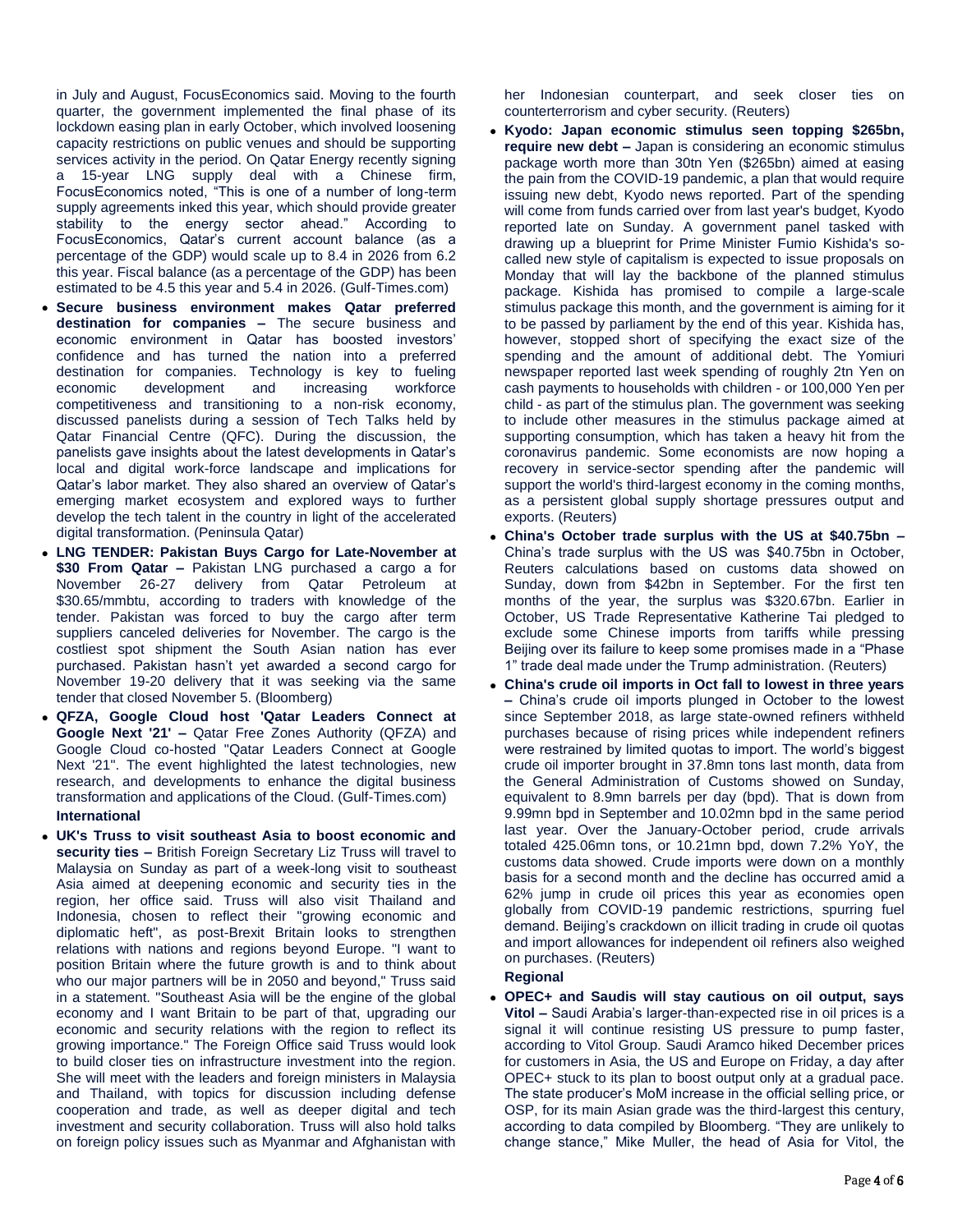world's biggest independent oil trader, told Bloomberg on Sunday. (Bloomberg)

- **Report: GCC can be global leader in decarburization of power –** The GCC states of Bahrain, Kuwait, Oman, Qatar, Saudi Arabia, and the UAE are well-positioned to take a leading role in the decarbonization of power. A recent white paper by GE, Pathways to Faster Decarbonisation in the GCC's Power Sector, outlines how they can do so through the strategic and urgent deployment of renewables and gas, while transitioning away from liquid fuels. GE estimates that there is up to 57 GW of generation capacity in simple cycle mode across the GCC at present. (Zawya)
- **Saudi stock exchange to see December trading debut, CEO said –** Saudi Arabia's stock exchange is due to make its trading debut next month after starting the process to sell a 30% stake in an initial public offering, according to its chief executive officer. "We target to list the company in the first week of December," Khalid Al Hussan said in an interview on Sunday. "The IPO is a continuation of our transformation," he said, adding that the offering should give it a "better exposure and access to investors." The kingdom's markets regulator last week signed off on Saudi Tadawul Group Holding's offering of 36mn shares. SNB Capital, JPMorgan Chase & Co. and Citigroup Inc. are the IPO's global coordinators and underwriters. (Bloomberg)
- **Saudi real estate fund launches financing program –** Saudi Arabia's Real Estate Development Fund launched a program on Sunday to help real estate developers to obtain funding from different financial institutions. The Tatweer program aims to support real estate developers to increase the supply of housing units to meet the market demand and contribute to achieving the target of Saudi Vision 2030 that seeks to increase Saudi homeownership by 70 percent by the end of this decade. (Zawya)
- **Ministry of Economy: UAE witnessing growth that exceeds pre-pandemic levels –** The UAE's economy is witnessing growth that has already surpassed the levels seen prior to the coronavirus pandemic, according to a government statement. The Ministry of Economy issued the statement on Sunday, as it announced the completion of the first phase of the country's 33 initiatives, which are part of the government's post-COVID economic plan to support vital sectors. Work on the second phase of the initiatives is also now 50% complete. (Zawya)
- **Dubai to encourage IPOs from private firms to revive market –** Dubai plans to encourage private and family-owned businesses to list on its stock market as the business hub seeks to catch up with Abu Dhabi and Riyadh in the Middle East IPO rush. The city merged its economic and tourism departments on Saturday, and one of the new entity's main tasks is to prod private and family-owned businesses to sell shares on the Dubai bourse, according to a statement. On Sunday, the UAE market regulator said it signed a pact with the Dubai Airport Free Zone Authority to enable companies operating in Dafza to offer their shares to the public. The free zone is home to more than1,800 registered businesses from over 20 sectors and industries, and is not part of Dubai International Airport, according to information on Dafza's website. (Bloomberg)
- **NBK seeks holder approval to raise authorized capital to KWD1bn –** NBK seeks holder approval to raise authorized capital to KWD1bn with calls for extraordinary general assembly on November 25 to raise capital to KWD1bn from 750mn. Raising capital would allow for potential future bonus issues. (Bloomberg)
- **Bahrain aims to attract direct investments –** The Economic Development Board (EDB) will be focusing on several initiatives aimed at furthering economic growth and contributing to

attracting direct investments across vital economic sectors to achieve the objectives of the plan, it's chief executive has announced. Khalid Humaidan said the kingdom's Economic Recovery Plan, initiated by the directives of His Majesty King Hamad, and following approval of the plan by the Cabinet, chaired by His Royal Highness Prince Salman bin Hamad Al Khalifa, Crown Prince and Prime Minister, aims to create quality jobs and enhance Bahrain's economic competitiveness. (Zawya)